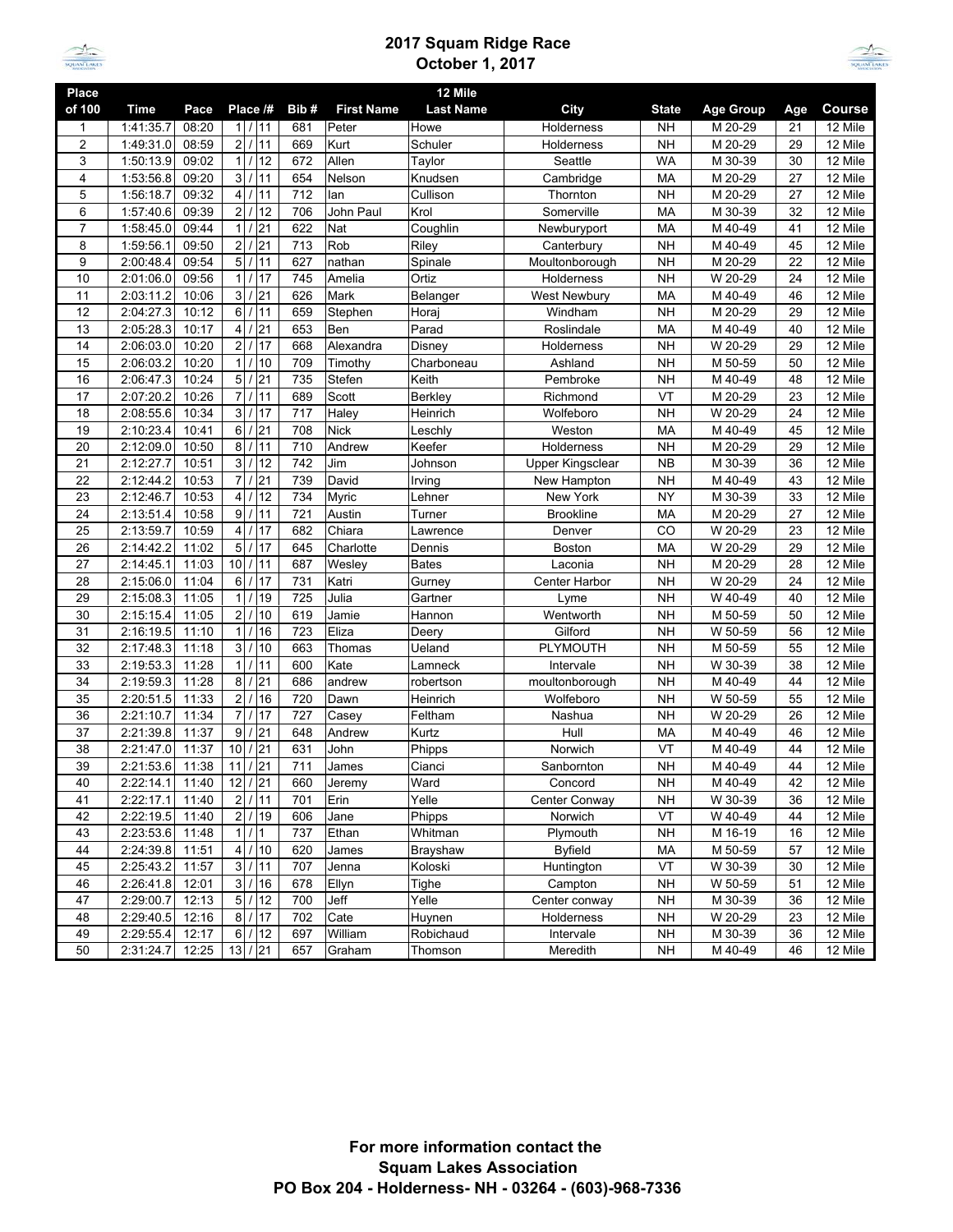

## **2017 Squam Ridge Race October 1, 2017**



| 12 Mile<br>Place |           |       |                                         |      |                   |                  |                             |              |                  |     |                      |
|------------------|-----------|-------|-----------------------------------------|------|-------------------|------------------|-----------------------------|--------------|------------------|-----|----------------------|
| of 100           | Time      | Pace  | Place /#                                | Bib# | <b>First Name</b> | <b>Last Name</b> | City                        | <b>State</b> | <b>Age Group</b> | Age | <b>Course</b>        |
| 51               | 2:31:25.1 | 12:25 | 7/12                                    | 650  | John              | van der Stricht  | <b>Boston</b>               | MA           | M 30-39          | 32  | 12 Mile              |
| 52               | 2:32:20.3 | 12:29 | 5<br>$\overline{1}$<br>10               | 603  | Eric              | <b>Bucher</b>    | Wayland                     | MA           | M 50-59          | 58  | 12 Mile              |
| 53               | 2:32:48.9 | 12:32 | 14<br>/21                               | 724  | Aaron             | Woods            | Campton                     | <b>NH</b>    | M 40-49          | 45  | 12 Mile              |
| 54               | 2:33:23.9 | 12:34 | $\prime$<br>11<br>11                    | 673  | Timothy           | Lyman            | Andover                     | MA           | M 20-29          | 24  | 12 Mile              |
| 55               | 2:34:48.2 | 12:41 | 3<br>$\prime$<br>19                     | 615  | Kerin             | Fiore            | Intervale                   | <b>NH</b>    | W 40-49          | 45  | 12 Mile              |
| 56               | 2:35:42.1 | 12:46 | 15<br>21<br>$\prime$                    | 677  | David             | <b>Bracken</b>   | Marblehead                  | MA           | M 40-49          | 40  | 12 Mile              |
| 57               | 2:35:42.9 | 12:46 | $\overline{1}$<br>$\overline{4}$<br>19  | 691  | Kimberly          | Reohr            | Wellesley                   | MA           | W 40-49          | 44  | 12 Mile              |
| 58               | 2:35:48.3 | 12:46 | 9<br>17                                 | 647  | Sophie            | Evarts           | Boston                      | MA           | W 20-29          | 27  | 12 Mile              |
| 59               | 2:35:55.1 | 12:47 | 8<br>$\prime$<br>12                     | 646  | John              | Lockwood         | Boston                      | MA           | M 30-39          | 32  | 12 Mile              |
| 60               | 2:36:38.4 | 12:50 | 10<br>$\prime$<br>17                    | 613  | Jenny             | Koonz            | West Springfield            | MA           | W 20-29          | 29  | 12 Mile              |
| 61               | 2:37:04.4 | 12:52 | 6<br>$\prime$<br>10                     | 614  | Jeff              | Deacon           | Concord                     | <b>NH</b>    | M 50-59          | 54  | 12 Mile              |
| 62               | 2:37:09.6 | 12:53 | $\overline{7}$  21<br>16                | 666  | <b>Beat</b>       | Arnet            | Winchester                  | MA           | M 40-49          | 49  | 12 Mile              |
| 63               | 2:38:07.5 | 12:58 | 5<br>$\prime$<br>19                     | 685  | Emily             | Magnus           | Holderness                  | <b>NH</b>    | W 40-49          | 47  | 12 Mile              |
| 64               | 2:38:08.0 | 12:58 | $\overline{7}$<br>$\prime$<br>10        | 632  | Jack              | Keefer           | Charlotte                   | <b>NC</b>    | M 50-59          | 57  | 12 Mile              |
| 65               | 2:38:08.6 | 12:58 | 11<br>17<br>$\prime$                    | 674  | Phoebe            | Howe             | <b>Gilmanton Iron Works</b> | <b>NH</b>    | W 20-29          | 23  | 12 Mile              |
| 66               | 2:40:53.5 | 13:11 | 6<br>$\prime$<br>19                     | 604  | Rebecca           | Spencer          | Amherst                     | MA           | W 40-49          | 42  | 12 Mile              |
| 67               | 2:42:41.7 | 13:20 | 9<br>$\prime$<br>12                     | 698  | David             | Todd             | <b>Bedford</b>              | MA           | M 30-39          | 30  | 12 Mile              |
| 68               | 2:43:03.4 | 13:22 | 17<br>21                                | 676  | Timothy           | Guy              | Marblehead                  | MA           | M 40-49          | 49  | 12 Mile              |
| 69               | 2:45:09.0 | 13:32 | 12<br>10<br>$\prime$                    | 651  | Samuel            | Chandler         | <b>Brighton</b>             | MA           | M 30-39          | 30  | 12 Mile              |
| 70               | 2:45:31.3 | 13:34 | 11<br>12                                | 704  | Patrick           | Hart             | Moultonborough              | <b>NH</b>    | M 30-39          | 35  | 12 Mile              |
| 71               | 2:49:49.0 | 13:55 | $\overline{4}$<br>11<br>$\prime$        | 741  | Tanya             | Johnson          | Upper Kingsclear            | <b>NB</b>    | W 30-39          | 36  | 12 Mile              |
| 72               | 2:49:55.5 | 13:56 | 12<br>$\prime$<br>17                    | 733  | Erica             | Lehner           | Holderness                  | <b>NH</b>    | W 20-29          | 25  | 12 Mile              |
| 73               | 2:49:55.9 | 13:56 | 13<br>17<br>$\frac{1}{2}$               | 732  | Emily             | <b>Balch</b>     | Durham                      | <b>NH</b>    | W 20-29          | 25  | 12 Mile              |
| 74               | 2:51:31.4 | 14:04 | 7 <sup>1</sup><br>$\prime$<br>19        | 628  | Shana             | Jackson          | Rumney                      | <b>NH</b>    | W 40-49          | 42  | 12 Mile              |
| 75               | 2:51:44.8 | 14:05 | 18<br>21<br>$\prime$                    | 652  | Kurt              | Nelson           | Somerville                  | MA           | M 40-49          | 41  | 12 Mile              |
| 76               | 2:52:01.7 | 14:06 | $\mathbf{1}$<br>10                      | 618  | Maciej            | Osypiuk          | Merrimack                   | <b>NH</b>    | M 60+            | 60  | 12 Mile              |
| 77               | 2:53:18.2 | 14:12 | 14<br>$\prime$<br>17                    | 670  | Annalise          | Carington        | <b>Burlington</b>           | VT           | W 20-29          | 24  | 12 Mile              |
| 78               | 2:54:17.5 | 14:17 | 5<br>11<br>$\prime$                     | 684  | Ashley            | Benes            | Moultonborough              | <b>NH</b>    | W 30-39          | 37  | 12 Mile              |
| 79               | 2:54:51.3 | 14:20 | 19<br>21<br>$\prime$                    | 692  | Tom               | Reohr            | Wellesley                   | MA           | M 40-49          | 48  | 12 Mile              |
| 80               | 2:54:53.5 | 14:20 | 8<br>$\prime$<br>19                     | 722  | stacy             | casella          | Gilford                     | <b>NH</b>    | W 40-49          | 41  | 12 Mile              |
| 81               | 2:54:56.3 | 14:20 | 15<br>17<br>$\prime$                    | 699  | Lauren            | Honican          | Irvington                   | <b>NY</b>    | W 20-29          | 25  | 12 Mile              |
| 82               | 2:54:59.5 | 14:21 | 9<br>$\prime$<br>19                     | 726  | Sarah             | Tilton           | Laconia                     | <b>NH</b>    | W 40-49          | 41  | 12 Mile              |
| 83               | 2:55:48.5 | 14:25 | 20<br>21<br>$\prime$                    | 740  | Vincent           | Schuck           | Sanbornton                  | <b>NH</b>    | M 40-49          | 42  | 12 Mile              |
| 84               | 2:56:56.3 | 14:30 | 10<br>$\overline{1}$<br>19              | 679  | Kristine          | Reardon          | Meredith                    | <b>NH</b>    | W 40-49          | 42  | 12 Mile              |
| 85               | 2:57:21.0 | 14:32 | 11<br>19                                | 728  | Lisa              | Whitney          | St Johnsbury                | VT           | W 40-49          | 45  | 12 Mile              |
| 86               | 2:59:27.4 | 14:43 | 21<br>21                                | 744  | Ty                | Janney           | Marblehead                  | MA           | M 40-49          | 48  | 12 Mile              |
| 87               | 3:01:53.5 | 14:55 | 6<br>$\prime$<br>11                     | 611  | Michelle          | Eastman          | Holderness                  | <b>NH</b>    | W 30-39          | 39  | 12 Mile              |
| 88               | 3:03:17.6 | 15:01 | $\overline{7}$<br>11<br>$\prime$        | 738  | DeAna             | Irving           | New Hampton                 | <b>NH</b>    | W 30-39          | 37  | 12 Mile              |
| 89               | 3:04:01.6 | 15:05 | $\overline{4}$<br>$\prime$<br>16        | 636  | amy               | kemper           | northampton                 | MA           | W 50-59          | 50  | 12 Mile              |
| 90               | 3:04:16.4 | 15:06 | 8/10                                    | 612  | Andy              | Richmond         | Portsmouth                  | <b>NH</b>    | M 50-59          | 53  | $\overline{12}$ Mile |
| 91               | 3:05:03.3 | 15:10 | 12 / 19                                 | 640  | Keistin           | Mattocks         | Shutesbury                  | МA           | W 40-49          | 47  | 12 Mile              |
| 92               | 3:06:18.5 | 15:16 | $5\overline{)}$<br>$\overline{1}$<br>16 | 608  | Kate              | koonz            | orange                      | МA           | W 50-59          | 54  | 12 Mile              |
| 93               | 3:07:06.8 | 15:20 | 9<br>/10                                | 661  | John              | Corcoran         | Concord                     | <b>NH</b>    | M 50-59          | 52  | 12 Mile              |
| 94               | 3:07:07.1 | 15:20 | 13<br>$\prime$<br>19                    | 662  | Susan             | Klasen           | Concord                     | <b>NH</b>    | W 40-49          | 41  | 12 Mile              |
| 95               | 3:07:38.9 | 15:23 | $6$ / 16                                | 635  | Lauren            | Holt             | Shutesbury                  | MA           | W 50-59          | 55  | 12 Mile              |
| 96               | 3:08:05.0 | 15:25 | $\overline{7}$<br>$\prime$<br>16        | 714  | Amey              | Bailey           | Plymouth                    | <b>NH</b>    | W 50-59          | 53  | 12 Mile              |
| 97               | 3:09:24.9 | 15:32 | $2$ / 10                                | 729  | Bob               | Benes            | Stow                        | ME           | M 60+            | 64  | 12 Mile              |
| 98               | 3:11:48.3 | 15:43 | 14<br>/19                               | 683  | Kristen           | Elechko          | Northampton                 | MA           | W 40-49          | 42  | 12 Mile              |
| 99               | 3:15:12.0 | 16:00 | /16<br>8                                | 639  | Dee               | McWilliams       | Amherst                     | МA           | W 50-59          | 53  | 12 Mile              |
| 100              | 3:16:29.9 | 16:06 | 8/111                                   | 630  | <b>MEGHANN</b>    | <b>BROWN</b>     | <b>AUBURN</b>               | <b>NH</b>    | W 30-39          | 37  | 12 Mile              |